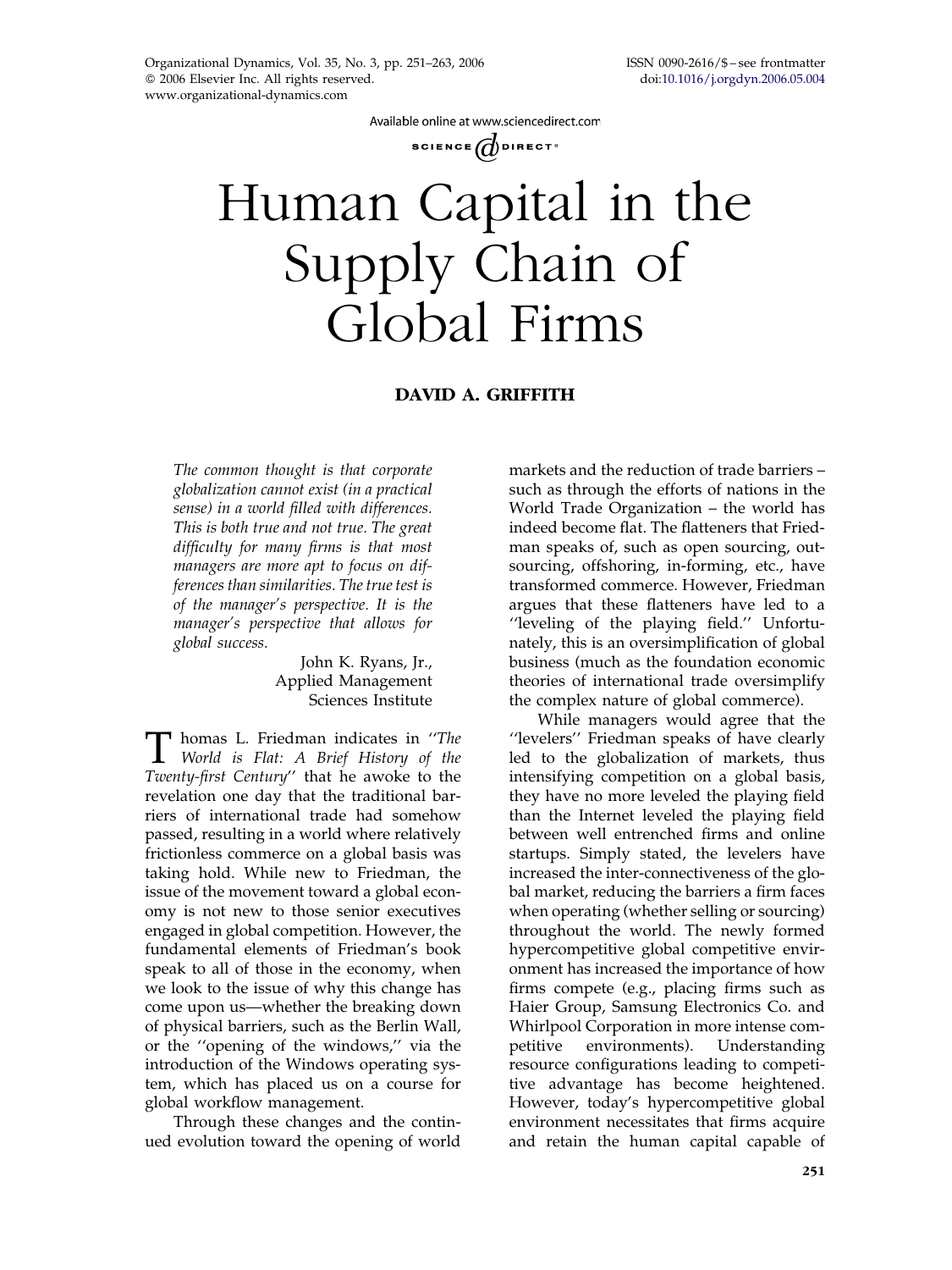effectively developing marketing and management strategies capitalizing on resource advantages in the new global environment. Nowhere is this more notable than in the operations of the firm's global supply chain.

In this article, it is argued that the human capital a firm employs in its global supply chain allows the firm to take advantage of the global flatteners. This is to argue that Friedman's hypothesis that the flatteners have created a level playing field overstates the nature of the global business environment. Rather than these flatteners leveling the playing field, they have set the stage for firms to compete more fiercely, thereby enhancing the competitive advantage of those firms embodying the human capital capable of leveraging this newly charged environment. The focus here is on the human capital necessary for firms to operate aggressively in the global marketplace, taking advantage of the flatteners to maximize value delivered to a wide variety of firm stakeholders. To this aim, we (1) address the importance of human capital for global supply chain competitiveness, (2) delineate dimensions of human capital that firms need to accumulate within the firm's global supply chain to compete in this new environment, and (3) discuss how the explicated human capital dimensions advance global supply chain strategies for success in a dynamic global business environment.

#### THE IMPORTANCE OF HUMAN CAPITAL FOR FIRM COMPETITIVENESS

#### Human Capital as Foundation for Firm Competitiveness

Firms are globally competitive when they possess and configure the appropriate unique combinations of tangible and intangible resources within their global supply chain. It is through the development and leveraging of unique combinations of heterogeneous and imperfectly mobile resources in the firm's global supply chain that it is able to achieve and sustain competitive positions resulting in above normal returns. For example, the ability of Wal-Mart Stores to connect with consumers throughout the world is derived from the supply chain people Wal-Mart employs, who are able to deliver superior value to these customers. It is through the interface of Wal-Mart's management and marketing personnel that Wal-Mart has been able to engage global consumers (via its global supply chain) at a fundamental level. Though global sourcing programs demand higher quality goods, lower prices and more integrated supply chain coordination, Wal-Mart has led the retail sector in the delivery of value. However, resource configurations (i.e., capabilities) are only foundations of competitive advantage when they are able to be continually modified to maintain competitiveness within the dynamic environment. Hence, it is through the firm's ability to develop and maintain dynamic capabilities within the global supply chain that it competes. This argument, while well founded, often proceeds without consideration of the fundamental unit of analysis—i.e., the human capital employed by the firm, which embodies the firm's capabilities.

Human resources are one of a firm's most common means to build and maintain dynamic capabilities. This fact is more important today, when firms compete in hypercompetitive global markets, where a firm's employees are challenged to work within a global supply chain environment. Therefore, it is important for senior managers to not only understand how to motivate supply chain personnel to accumulate capital, but also to understand themselves the types of capital most useful to the firm in working in the flat world. Here it is argued that a meta-element of competitive advantage in the flattened world is the cognitive approach (or perspective) that one has to world business dynamics.

### Cognitive Constraints: Understanding the Boundaries of Mindsets

Inherent within the argument of the importance of human capital employed in